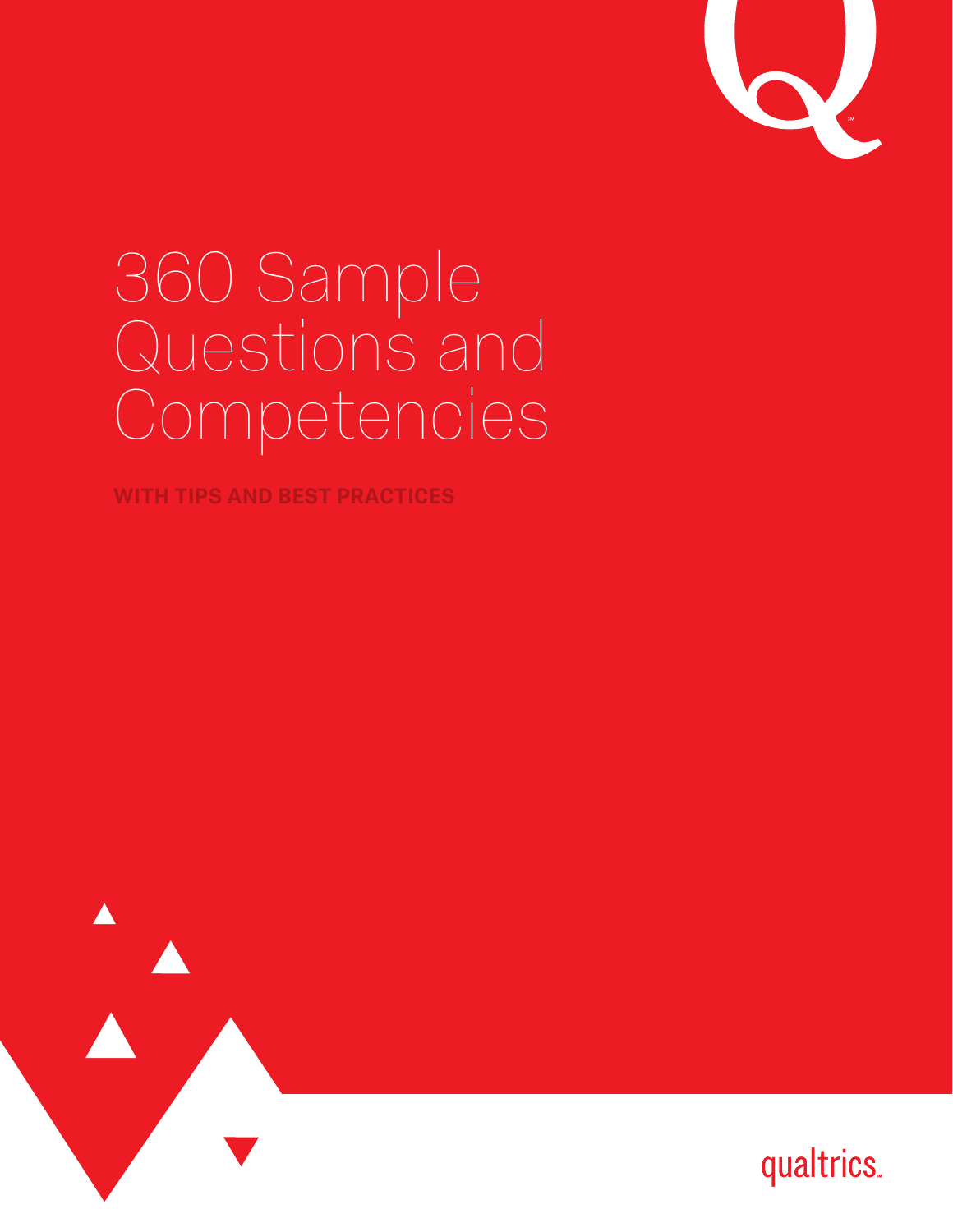## Introduction

When designed correctly, 360-degree feedback assessments offer each participant a well-rounded view of his or her behaviors and performance. They also offer rich and actionable feedback he or she can use to improve.

But here's the rub—poorly designed 360 assessments can lead to meaningless data and at worst, backfire and create distrust and disengaged employees. Additionally, without a meaningful competency model and well-designed assessment items, multi-rater assessments can easily fail. So whether you're implementing 360s for development or for formal appraisal, the success of your efforts will largely depend on the your level of preparation in designing the 360 program.

Because every organization has unique characteristics, a distinct culture, and a wide variety of leadership needs, our team of I-O psychologists and subject matter experts have crafted a sample template to help you start building a competency model and assessment items that are right for your organization.

We've also compiled a list of 10 best practices to be aware of before you begin building content for your multi-rater assessment.

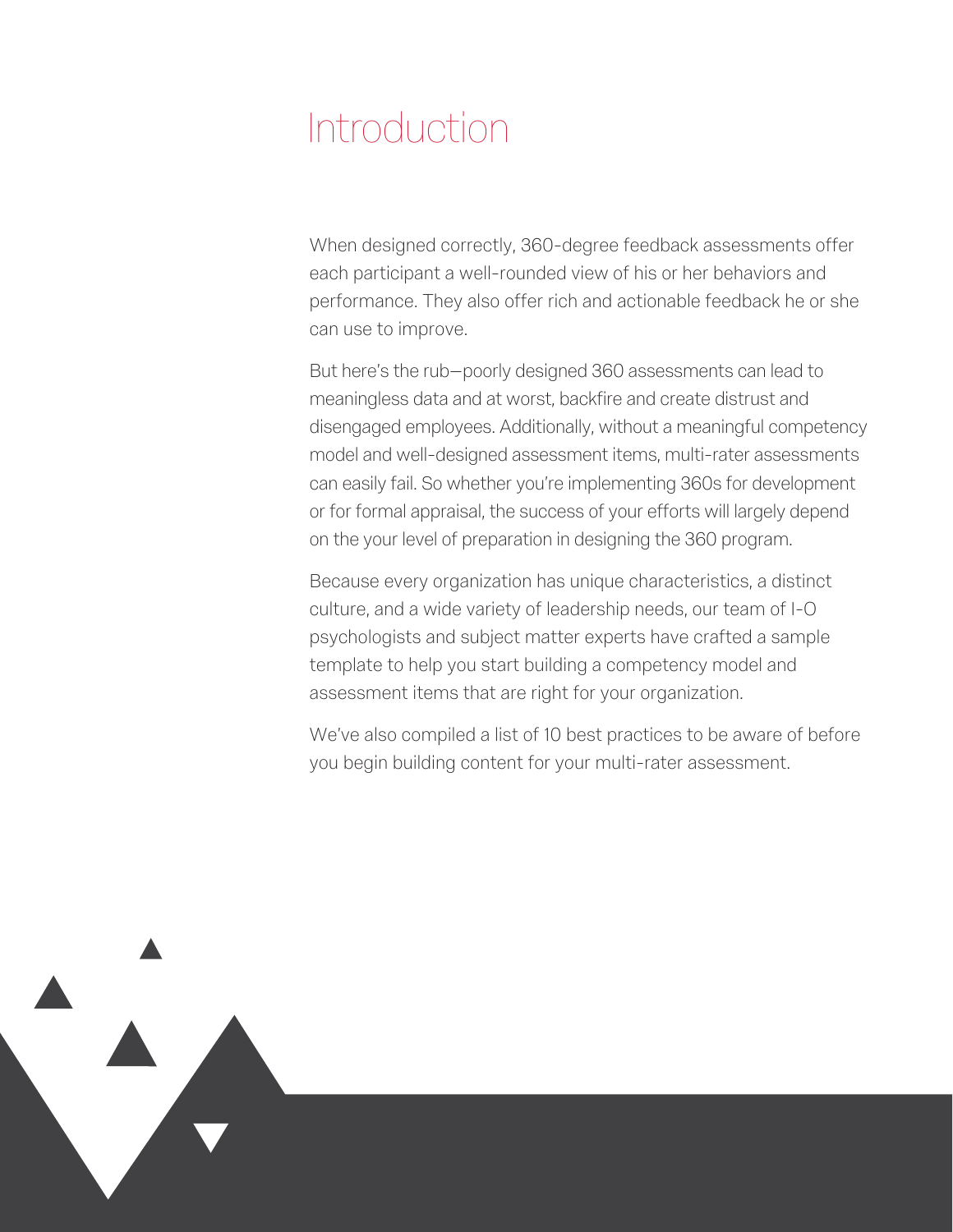### 10 Key Elements of a Successful 360 Program

- 1 Engage the right stakeholders from the very beginning—getting decision makers and business leaders on board early will improve buy-in, increase participation rates, and set your program up for success.
- **2** Keep in mind both the raters and ratees when developing the program.
- **3** Make sure the goal of your 360 drives the process. For example, if you're 360 is designed for developmental feedback only, let ratees choose their raters.
- 4 Embed the 360 into an existing performance management system and avoid treating the 360 as a standalone event .
- **5** If you don't already have a culture of feedback, invest time and resources on the front end. Communicate the purpose of the 360s and build trust to facilitate a feedback-based culture.
- 6 Clearly define and communicate how the success of the 360 program will be evaluated.
- **7** Ensure that follow-up and feedback is built in at the forefront of the project and set expectations for participants and leadership early on.
- 8 Base your 360 assessment on a competency model or models. If no such models exist, utilize your organization's core leadership values, basic focus groups, leadership meetings, and/or job analysis data as a starting point to build the 360.
- **9** Have ratees develop one to two behavioral goals that clearly align with those of the organization. Hyper-focusing on one to two areas of opportunity make long-term behavior change more likely.
- 10 Ensure that confidentiality is built in, maintained and clearly communicated. Raters provide more useful feedback when they know they cannot be identified.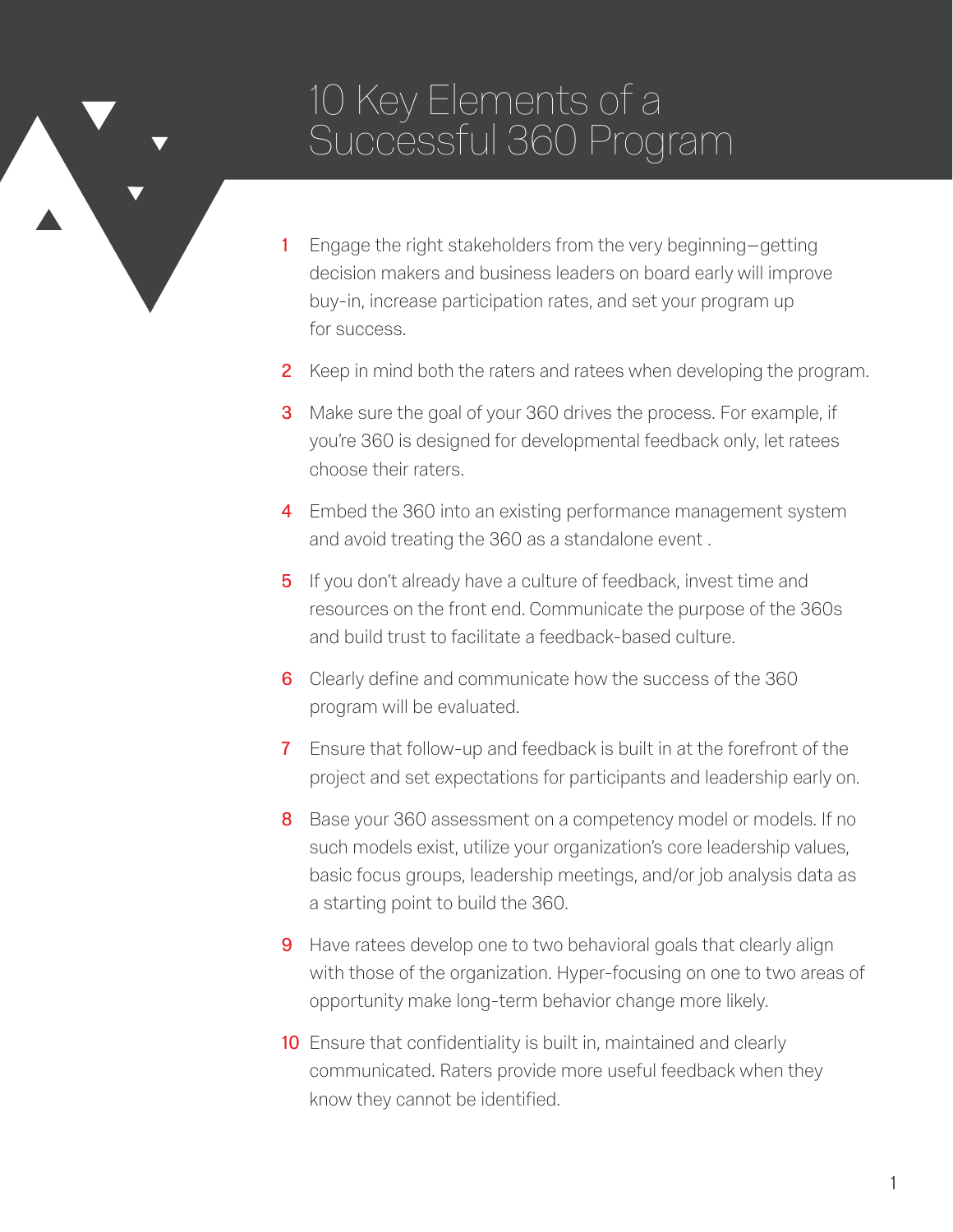### Sample Messaging

### [Evaluator Name],

You've been asked to provide employee feedback in this 360-degree survey for [Subject Name]. Below are 6 items about key leadership principles that apply to [Subject Name]'s development. Please provide your anonymous feedback by answering the following questions:

### Sample Rating Scales 360s FOR DEVELOPMENT

- Always
- Almost Always
- o Often
- o Occasionally
- **o** Rarely

### 360s FOR APPRAISAL

- Among the leading 10%
- **o** Among the leading third
- o Typical
- **o** Among the lagging third
- Among the lagging 10%

### SAMPLE 360 QUESTIONS

#### Self-Awareness

- 1 Controls his/her emotions, even in high-pressure situations
- 2 Demonstrates an awareness of how his/her actions and decisions affect others
- **3** Treats mistakes and setbacks as learning opportunities
- 4 Actively seeks feedback from others on his/her performance

What suggestions do you have to help [Subject's Name] improve his/her **self-awareness**?

### Drive for Results

- **5** Sets challenging goals for him/herself
- 6 Helps others achieve their objectives
- 7 Prioritizes his/her work based on the needs of the organization and its customers
- 8 Achieves his/her objectives even when faced with obstacles and challenges

What suggestions do you have to help [Subject's Name] improve his/her **drive for results**?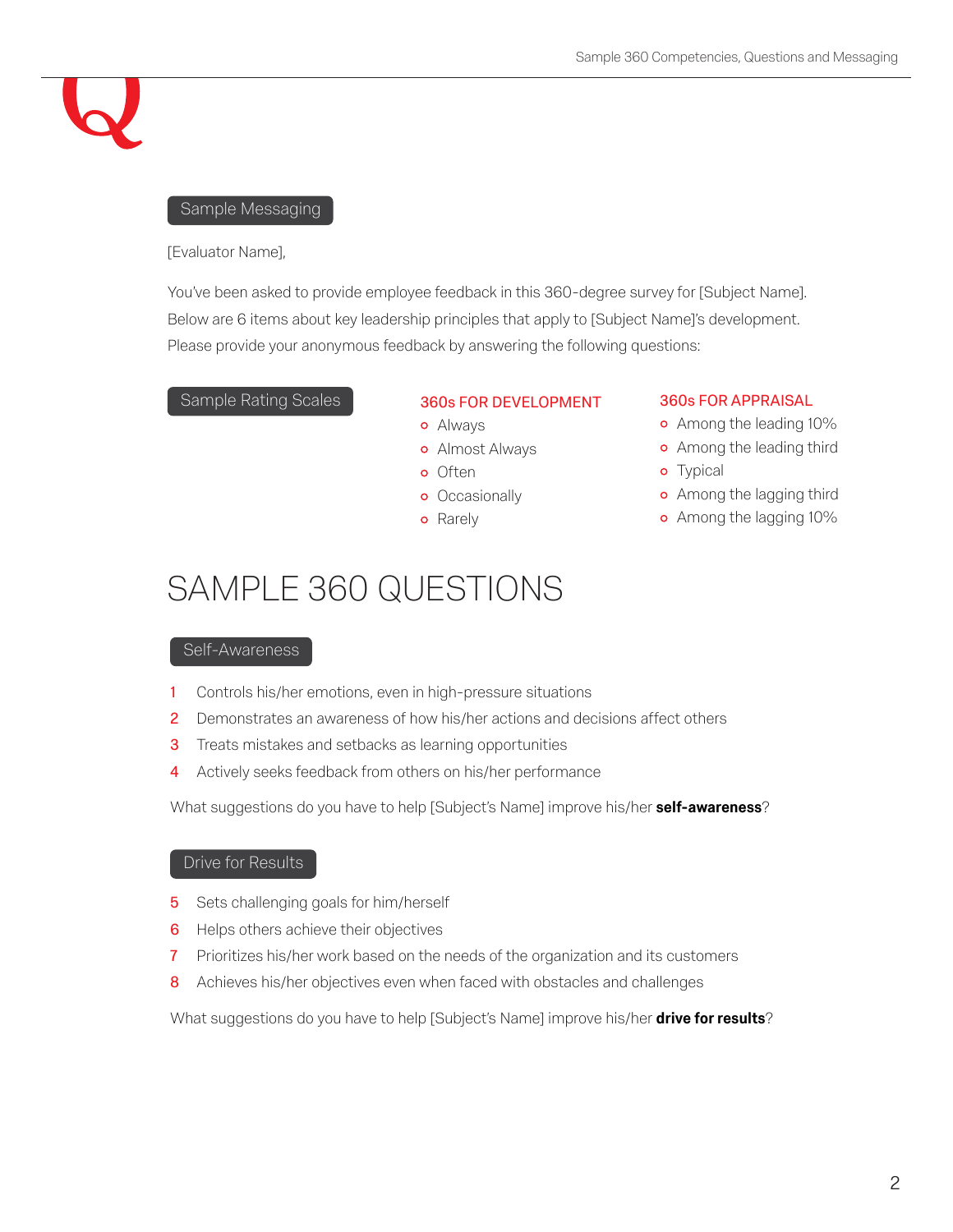

#### Leadership

- 13 Translates the company strategy into concrete actions/ plans
- 14 Takes team members' ideas and opinions into account when making decisions
- 15 Helps team members resolve work-related problems
- 16 Holds team members accountable for achieving their objectives

What suggestions do you have to help [Subject's Name] improve his/her **leadership skills**?

### **Communication**

- 17 Actively listens to others
- 18 Tailors his/her communication to the needs of the audience
- 19 Communicates clearly and concisely
- 20 Conveys credibility and expertise when he/she communicates with others

What suggestions do you have to help [Subject's Name] improve his/her **communication**?

### Teamwork

- 21 Works effectively in a team
- 22 Gives constructive and helpful feedback to others
- 23 Responds positively when he/she receives constructive feedback
- 24 Treats others with respect
- 25 Values and respects differences among team members

What suggestions do you have to help [Subject's Name] improve his/her **teamwork**?

### Open-Ended Text Box Questions

26 What is [Subject's Name] greatest strength and what should he/she continue to do to grow and develop?

27 What is [Subject's Name] greatest opportunity and what can he/she do to improve in this area?